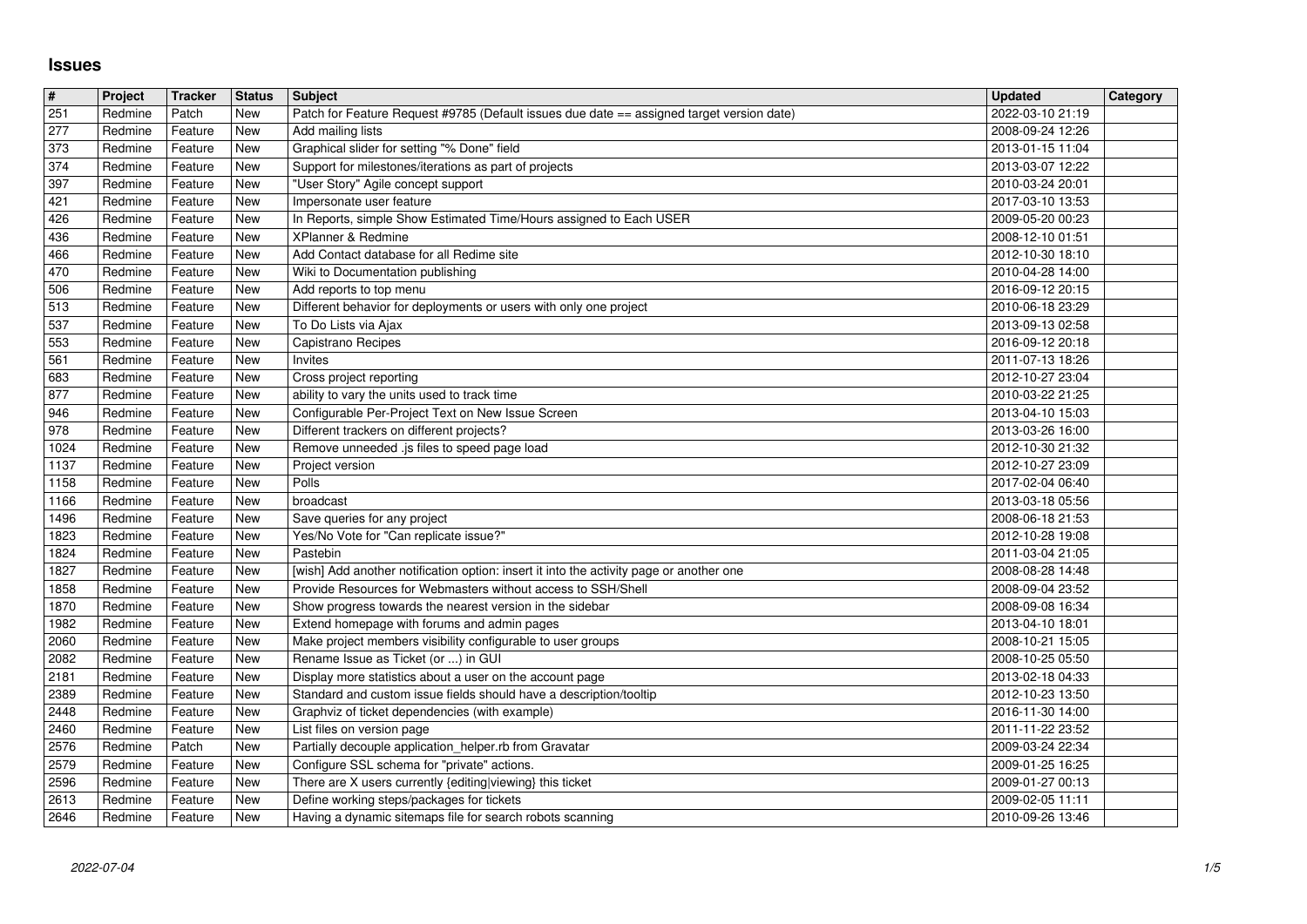| $\overline{\mathbf{H}}$<br>2671 | Project<br>Redmine | <b>Tracker</b><br>Feature | <b>Status</b><br>New | <b>Subject</b>                                                                                                                     | <b>Updated</b><br>2009-02-09 18:31   | Category |
|---------------------------------|--------------------|---------------------------|----------------------|------------------------------------------------------------------------------------------------------------------------------------|--------------------------------------|----------|
| 2675                            | Redmine            | Feature                   | New                  | Reports to show people's working performance and project overview status.<br>Watch - add a personal comment                        | 2009-02-05 09:25                     |          |
| 2678<br>2686                    | Redmine<br>Redmine | Feature<br>Feature        | New<br>New           | Search and stats on workflow transitions<br>Role adminsitration with many projects / users -> grid overview, one submit            | 2013-04-11 12:50<br>2020-09-08 12:04 |          |
| 2709                            | Redmine            | Feature                   | New                  | Modify default values                                                                                                              | 2013-03-18 07:53                     |          |
| 2728<br>2880                    | Redmine<br>Redmine | Feature<br>Feature        | New<br>New           | Offline Support<br>Possibility to know if an issue has been read by assignee                                                       | 2013-04-19 22:56<br>2013-03-18 13:59 |          |
| 2885                            | Redmine            | Feature                   | New                  | A segregated numbering per project<br>Tagging in Redmine                                                                           | 2013-03-18 17:08                     |          |
| 2897<br>2951                    | Redmine<br>Redmine | Feature<br>Feature        | New<br><b>New</b>    | I would like to see Summery filtered on Versions                                                                                   | 2018-08-26 22:55<br>2009-03-13 12:18 |          |
| 3001<br>3031                    | Redmine<br>Redmine | Feature<br>Feature        | New<br>New           | "Assign to" history in filter or etc.<br>context menu won't allow Assigned_To change cross projects                                | 2017-09-21 12:38<br>2009-03-23 18:10 |          |
| 3048                            | Redmine            | Feature                   | New                  | Central Wiki, FAQ, Documents, etc. for different Projects                                                                          | 2010-07-21 19:21                     |          |
| 3077<br>3090                    | Redmine<br>Redmine | Feature<br>Feature        | New<br>New           | Customer Feedback System<br>field "Assigned to" with roles                                                                         | 2013-03-18 20:51<br>2013-03-18 16:50 |          |
| 3103<br>3125                    | Redmine<br>Redmine | Feature<br>Feature        | New<br>New           | function suggestion about open area of information<br>Merging 2 different Redmine Installations                                    | 2009-04-02 07:45<br>2018-02-27 04:46 |          |
| 3146                            | Redmine            | Feature                   | New                  | Optional Filters in custom queries                                                                                                 | 2009-04-09 13:14                     |          |
| 3197<br>3269                    | Redmine<br>Redmine | Feature<br>Feature        | New<br>New           | <b>DateStatusChanged</b><br>Writing a single batch file for all rake tasks                                                         | 2013-03-18 15:20<br>2009-05-14 00:15 |          |
| 3428<br>3443                    | Redmine<br>Redmine | Feature<br>Feature        | New<br>New           | Need AJAX Based Issue Addition<br>Show users                                                                                       | 2011-11-04 19:59<br>2013-04-09 14:08 |          |
| 3487                            | Redmine            | Feature                   | New                  | Downloadable files on another host                                                                                                 | 2013-03-18 15:31                     |          |
| 3505<br>3506                    | Redmine<br>Redmine | Feature<br>Feature        | New<br>New           | Risk Management<br>Need ability to restrict which role can update/select the target version when updating or submitting an issue   | 2011-02-10 00:11<br>2013-03-18 16:47 |          |
| 3508<br>3513                    | Redmine<br>Redmine | Feature<br>Feature        | New<br>New           | Migrating individual project from redmine to another instance of redmine<br><b>Baseline Project</b>                                | 2009-06-18 08:27<br>2020-11-26 16:29 |          |
| 3529                            | Redmine            | Feature                   | New                  | Deleting a tracker does not allow you to reassign issues to a different tracker                                                    | 2013-03-27 05:03                     |          |
| 3603<br>3620                    | Redmine<br>Redmine | Feature<br>Feature        | New<br>New           | Add a way to change issue start-/due dates directly from the issue list<br>Roles displayed for users in admin area                 | 2011-11-24 20:29<br>2013-03-18 16:44 |          |
| 3702<br>3754                    | Redmine<br>Redmine | Feature<br>Patch          | New<br>New           | History tickets<br>add some additional URL paths to robots.txt                                                                     | 2013-03-18 16:58<br>2015-02-04 20:35 |          |
| 3788                            | Redmine            | Feature                   | New                  | Fields with dropdowns should not show if there are no values                                                                       | 2009-08-27 19:48                     |          |
| 3895<br>3901                    | Redmine<br>Redmine | Feature<br>Patch          | New<br>New           | CSS class "selected" should be assigned to selected items in the top-menu<br>Make length of short project description customizable | 2011-04-09 18:54<br>2009-09-23 08:46 |          |
| 3963<br>3995                    | Redmine<br>Redmine | Feature<br>Feature        | New<br>New           | Associate a hostname to a particular project                                                                                       | 2009-10-11 12:06<br>2012-11-15 23:11 |          |
| 4111                            | Redmine            | Feature                   | New                  | Upgrade to "Files" module<br>integrate Issues with basecamp TODO                                                                   | 2009-11-09 16:31                     |          |
| 4269<br>4388                    | Redmine<br>Redmine | Feature<br>Feature        | New<br>New           | Allow ca_path option for reposman.rb to validate peer certificate<br>Ablitity to rearrange tracker fields for particular project   | 2009-12-04 15:05<br>2013-04-09 15:56 |          |
| 4516<br>4548                    | Redmine<br>Redmine | Feature<br>Patch          | New<br>New           | Cache gravatars<br>please pull in debian branch                                                                                    | 2013-04-22 11:28<br>2013-01-13 21:04 |          |
| 4558                            | Redmine            | Feature                   | New                  | watch categories and users                                                                                                         | 2010-01-12 22:31                     |          |
|                                 |                    |                           |                      |                                                                                                                                    |                                      |          |
|                                 |                    |                           |                      |                                                                                                                                    |                                      |          |
|                                 |                    |                           |                      |                                                                                                                                    |                                      |          |
|                                 |                    |                           |                      |                                                                                                                                    |                                      |          |
|                                 |                    |                           |                      |                                                                                                                                    |                                      |          |
|                                 |                    |                           |                      |                                                                                                                                    |                                      |          |
|                                 |                    |                           |                      |                                                                                                                                    |                                      |          |
|                                 |                    |                           |                      |                                                                                                                                    |                                      |          |
|                                 |                    |                           |                      |                                                                                                                                    |                                      |          |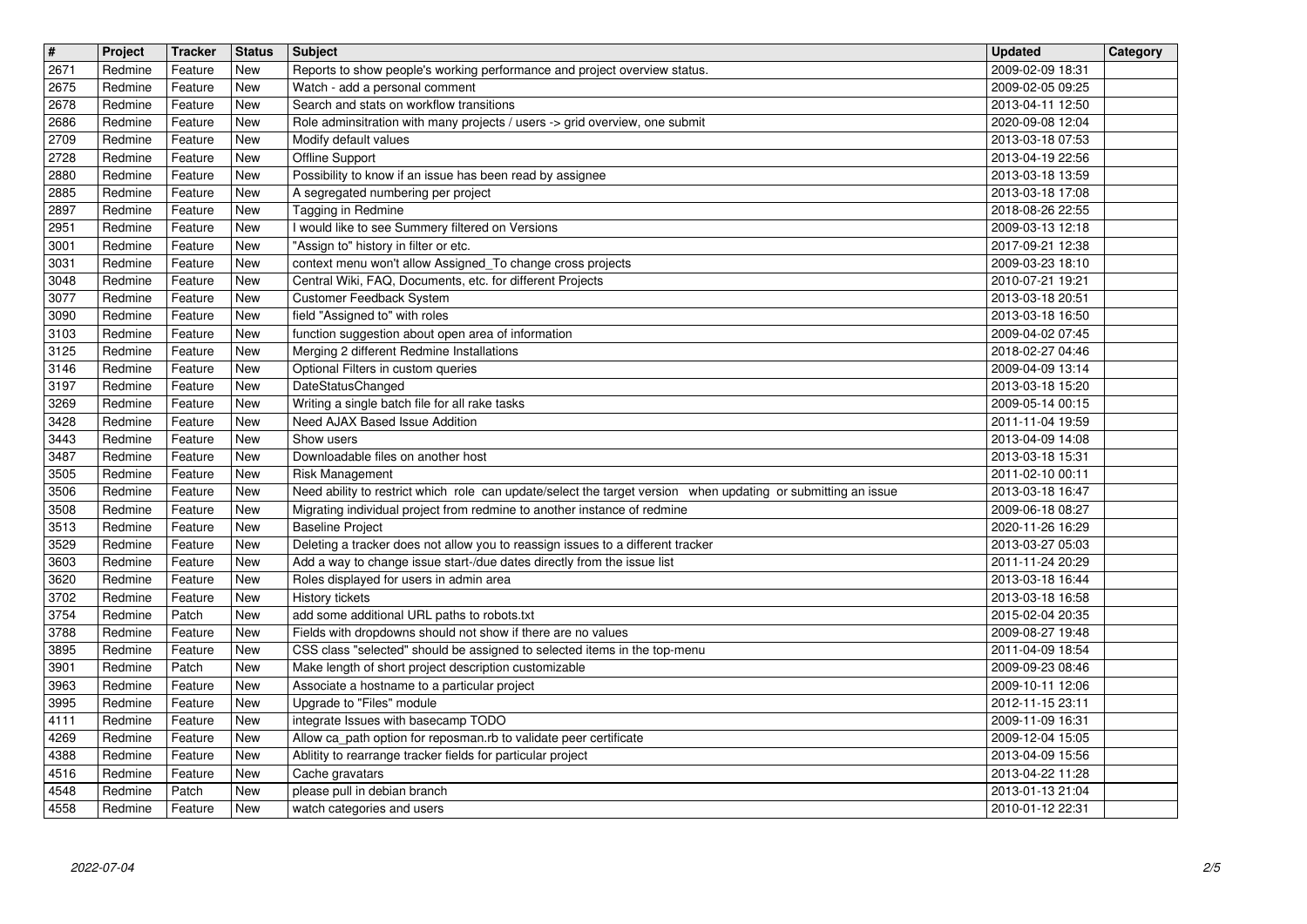| $\overline{\mathbf{H}}$<br>4580 | Project<br>Redmine | <b>Tracker</b><br>Patch | <b>Status</b><br><b>New</b> | <b>Subject</b><br>Run rake db:schema:dump after rake db:migrate_plugins                                                                                           | <b>Updated</b><br>2010-10-25 17:03   | Category |
|---------------------------------|--------------------|-------------------------|-----------------------------|-------------------------------------------------------------------------------------------------------------------------------------------------------------------|--------------------------------------|----------|
| 4588                            | Redmine            | Defect                  | New                         | In status form of version view, link to issues results limited.                                                                                                   | 2010-01-15 02:11                     |          |
| 4636<br>4826                    | Redmine<br>Redmine | Feature<br>Feature      | New<br>New                  | System-wide Object Label Settings and the general Open Pario Malaise<br>picker needed to find id's of related issues and projects etc                             | 2013-04-09 16:12<br>2010-07-08 17:53 |          |
| 4829                            | Redmine            | Feature                 | New                         | Write an installer                                                                                                                                                | 2010-02-13 05:31                     |          |
| 4960<br>4980                    | Redmine<br>Redmine | Feature<br>Feature      | New<br>New                  | Links to latest version of all files modified by a tickets associated revisions<br>Reference to a commit in a different project                                   | 2010-03-02 02:19<br>2010-03-03 20:54 |          |
| 5017<br>5078                    | Redmine<br>Redmine | Feature<br>Feature      | New<br>New                  | Custom columns on Admin/Users page<br>Documental Repository vía JCR                                                                                               | 2010-03-09 16:42<br>2010-03-15 09:57 |          |
| 5161                            | Redmine            | Feature                 | New                         | Ability to backup a project                                                                                                                                       | 2010-03-23 21:26                     |          |
| 5273<br>5391                    | Redmine<br>Redmine | Defect<br>Feature       | New<br>New                  | Unable to configure PluginSimpleCI plugin - custom fields list is empty<br>progression of versions *per* *branch*                                                 | 2010-04-08 16:58<br>2011-01-07 18:24 |          |
| 5420<br>5428                    | Redmine            | Feature                 | New<br>New                  | User support helper script<br><b>Featured Files</b>                                                                                                               | 2010-10-25 16:58                     |          |
| 5430                            | Redmine<br>Redmine | Feature<br>Feature      | New                         | Project-Specific Default Priority                                                                                                                                 | 2010-05-03 09:33<br>2017-12-08 20:15 |          |
| 5483<br>5516                    | Redmine<br>Redmine | Feature<br>Feature      | New<br>New                  | Change subtask view<br>A new field for Quality Assist                                                                                                             | 2011-04-03 11:17<br>2010-05-12 22:17 |          |
| 5537                            | Redmine            | Feature                 | New                         | Simplify Wiki cross-page linking                                                                                                                                  | 2011-05-06 10:46                     |          |
| 5640<br>5658                    | Redmine<br>Redmine | Feature<br>Feature      | New<br>New                  | Write access to the repository. Or the link between the repository and the other sections.<br>Add item on AJAX context menu to display details of selected issues | 2011-03-29 12:55<br>2010-06-08 23:27 |          |
| 5799<br>5825                    | Redmine<br>Redmine | Feature<br>Feature      | New<br>New                  | Add user management and group management permissions<br>Fine grained permissions - per project                                                                    | 2010-07-01 15:44<br>2010-07-06 15:21 |          |
| 5836                            | Redmine            | Feature                 | New                         | Add "edit subject" (rename) function to context menu                                                                                                              | 2010-07-08 03:52                     |          |
| 5863<br>5916                    | Redmine<br>Redmine | Feature<br>Feature      | New<br>New                  | Remove All Plugins<br>Redmine Federation: interlinking between "joined" redmine installations                                                                     | 2013-04-10 13:50<br>2012-03-19 14:10 |          |
| 5938<br>5955                    | Redmine<br>Redmine | Feature<br>Feature      | New<br>New                  | Project Page Viewing and Collapsing of Subprojects<br>Hooks should provide all controller instance variables by default                                           | 2010-07-26 15:14<br>2010-07-27 06:44 |          |
| 6058                            | Redmine            | Feature                 | <b>New</b>                  | better sub project support                                                                                                                                        | 2011-01-18 20:48                     |          |
| 6059<br>6062                    | Redmine<br>Redmine | Feature<br>Feature      | New<br>New                  | Global links<br>Meeting tracker                                                                                                                                   | 2011-01-18 20:49<br>2010-08-26 18:24 |          |
| 6211                            | Redmine            | Feature                 | New                         | Make WikiWords and acronyms as wiki links                                                                                                                         | 2010-08-25 17:04                     |          |
| 6212<br>6213                    | Redmine<br>Redmine | Feature<br>Feature      | New<br>New                  | Page synonyms<br>Common acronym definition                                                                                                                        | 2010-08-25 17:12<br>2010-08-25 17:28 |          |
| 6214<br>6231                    | Redmine<br>Redmine | Feature<br>Feature      | New<br>New                  | Page name expansion for links<br>Version dependent to a subproject Version                                                                                        | 2010-08-25 17:25<br>2012-09-28 19:05 |          |
| 6257                            | Redmine            | Feature                 | New                         | show/hide Secrets (eg. Passwords) in Wiki Sites                                                                                                                   | 2014-04-25 04:48                     |          |
| 6321<br>6360                    | Redmine<br>Redmine | Feature<br>Feature      | New<br>New                  | Plugin web interface and web installation<br>Title attributes for major interface elements                                                                        | 2010-09-11 09:52<br>2010-09-10 20:09 |          |
| 6366<br>6367                    | Redmine<br>Redmine | Feature<br>Feature      | New<br>New                  | Due date on an issue should follow the associated release due date if it exists<br>Shorten links to tickets in comments to #1234 format on save                   | 2010-09-14 11:33<br>2010-09-12 06:39 |          |
| 6369                            | Redmine            | Feature                 | New                         | Add custom format field type that is Resolvers                                                                                                                    | 2010-09-12 06:51                     |          |
| 6380<br>6468                    | Redmine<br>Redmine | Feature<br>Defect       | New<br>New                  | filter in report<br>wrong update query in Issue model                                                                                                             | 2010-09-13 14:32<br>2010-10-11 12:39 |          |
|                                 |                    |                         |                             |                                                                                                                                                                   |                                      |          |
|                                 |                    |                         |                             |                                                                                                                                                                   |                                      |          |
|                                 |                    |                         |                             |                                                                                                                                                                   |                                      |          |
|                                 |                    |                         |                             |                                                                                                                                                                   |                                      |          |
|                                 |                    |                         |                             |                                                                                                                                                                   |                                      |          |
|                                 |                    |                         |                             |                                                                                                                                                                   |                                      |          |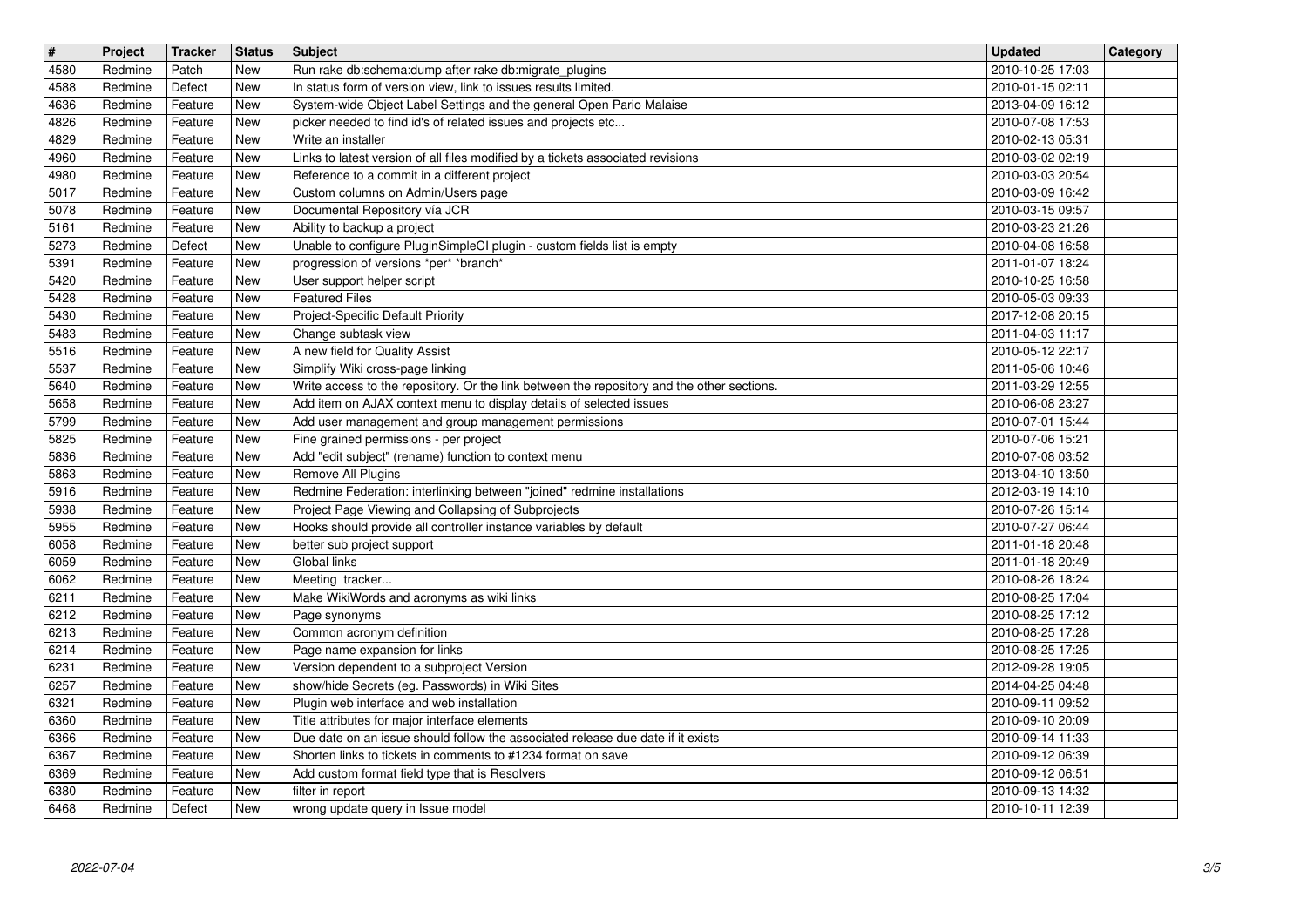| $\sqrt{t}$<br>6517 | Project<br>Redmine | Tracker<br>Feature | <b>Status</b><br>New | <b>Subject</b><br>Redmine on MochaUI                                                                                                                                  | <b>Updated</b><br>2013-03-20 18:16   | Category |
|--------------------|--------------------|--------------------|----------------------|-----------------------------------------------------------------------------------------------------------------------------------------------------------------------|--------------------------------------|----------|
| 6535               | Redmine            | Feature            | New                  | <b>Issue "Other Comments" Field</b>                                                                                                                                   | 2010-09-29 21:02                     |          |
| 6583<br>6643       | Redmine<br>Redmine | Defect<br>Feature  | New<br>New           | Separate non-subURI Redmine instances on the same machine cannot be logged into at once<br>real priorities                                                            | 2010-10-06 03:37<br>2010-10-25 16:14 |          |
| 6662               | Redmine            | Defect             | New                  | JavaScript is not minified for production use                                                                                                                         | 2010-10-14 17:43                     |          |
| 6665<br>6671       | Redmine<br>Redmine | Feature<br>Defect  | New<br>New           | Copy member settings between project<br>In version detail page of a project that has sub-projects when you click on a category of a sub-project it opens a wrong page | 2010-10-14 14:42<br>2010-10-14 13:43 |          |
| 6701               | Redmine            | Feature            | New                  | Split the Enumerations admin panel to separate panels                                                                                                                 | 2010-11-27 00:40                     |          |
| 6805<br>6807       | Redmine<br>Redmine | Feature<br>Patch   | New<br><b>New</b>    | add non-ambiguous ISO-ordered date/time formatting<br>internal hostname included in back_url                                                                          | 2011-02-14 18:36<br>2010-11-02 19:17 |          |
| 6808<br>6917       | Redmine<br>Redmine | Feature<br>Defect  | New<br>New           | first class citizenry for all types of fields in Redmine<br>respond_to_without_attributes? does not work from runner                                                  | 2010-11-02 19:31<br>2010-11-16 20:24 |          |
| 6951               | Redmine            | Defect             | New                  | Context Menu Broken on Mac                                                                                                                                            | 2010-11-24 16:04                     |          |
| 7105<br>7109       | Redmine<br>Redmine | Feature<br>Feature | New<br>New           | Popup menu for the Projects link<br>how to assign role for user while registering?                                                                                    | 2010-12-13 22:39<br>2010-12-14 19:50 |          |
| 7110               | Redmine            | Feature            | New                  | Api documentation tab                                                                                                                                                 | 2010-12-14 15:41                     |          |
| 7151<br>7204       | Redmine<br>Redmine | Defect<br>Patch    | New<br><b>New</b>    | Custom Queries are not working when copied between projects<br>Caching of public pages, requested from anonymous users (10x - 20x speed improvements)                 | 2011-01-07 05:35<br>2011-01-10 00:49 |          |
| 7357               | Redmine<br>Redmine | Defect<br>Feature  | New<br>New           | Filter with all Projects included                                                                                                                                     | 2013-04-13 09:26                     |          |
| 7388<br>7441       | Redmine            | Feature            | New                  | Add option in textarea to use tab to insert tab character in Description<br>Need of charts bugs report                                                                | 2011-01-20 13:24<br>2011-01-25 18:19 |          |
| 7558<br>7617       | Redmine<br>Redmine | Feature<br>Feature | New<br>New           | Built-in critical data backup<br>Replicating a redmine instance geographically across continents                                                                      | 2011-02-06 02:49<br>2011-02-15 07:24 |          |
| 7972               | Redmine            | Feature            | New                  | Include SSL configuration in default setup procedure                                                                                                                  | 2011-03-23 18:54                     |          |
| 8109<br>8289       | Redmine<br>Redmine | Patch<br>Defect    | New<br>New           | Support for global permissions in acts_as_attachable<br>target version does not get propagated to subtasks                                                            | 2011-04-08 23:09<br>2018-08-30 09:10 |          |
| 8567<br>8595       | Redmine<br>Redmine | Feature<br>Feature | New<br><b>New</b>    | Move to capistrano for automation of installation/upgrade<br>Standards Adoption / Contribution                                                                        | 2011-06-09 02:46<br>2011-07-14 18:20 |          |
| 8598               | Redmine            | Feature            | New                  | links to email for any user                                                                                                                                           | 2011-06-16 17:13                     |          |
| 8657<br>8837       | Redmine<br>Redmine | Defect<br>Defect   | New<br>New           | CSV export fails when issue has too much text<br>RSS feed reports anonymus and the correct (named) user is in the changeset                                           | 2011-06-21 14:24<br>2011-07-18 17:43 |          |
| 8966               | Redmine            | Feature            | New                  | Support for keyword substitution in SVN                                                                                                                               | 2011-08-11 16:26                     |          |
| 8977<br>9133       | Redmine<br>Redmine | Defect<br>Feature  | New<br>New           | user doesn't show up in the author filter dropdown when querying for issues<br>improve error message about missing priority field                                     | 2021-11-22 20:32<br>2011-08-29 19:39 |          |
| 9138<br>9319       | Redmine<br>Redmine | Defect<br>Patch    | New<br>New           | db:encrypt used "can't convert nil into String" "undefined method `destroy' for {}:Hash"<br>Prevent passing :label option to HTML tag in TabularFormBuilder           | 2011-08-29 10:39<br>2011-09-26 14:16 |          |
| 9604               | Redmine            | Feature            | New                  | Make project name in Actvity stream items as link                                                                                                                     | 2011-11-21 06:20                     |          |
| 9811<br>9881       | Redmine<br>Redmine | Defect<br>Defect   | New<br>New           | SaveFileDialog popsup on various links<br>View 1st diff: Rendering common/error (404)                                                                                 | 2012-01-30 12:18<br>2011-12-27 13:44 |          |
| 10011<br>10012     | Redmine<br>Redmine | Feature<br>Defect  | New<br>New           | Ability to mark the current task<br>Press EDIT in repository in last SVN version doesn't show any page                                                                | 2012-01-23 13:03<br>2012-01-21 10:57 |          |
| 10014              | Redmine            | Defect             | New                  | Problem with issue updates through feeds                                                                                                                              | 2012-01-17 15:12                     |          |
|                    |                    |                    |                      |                                                                                                                                                                       |                                      |          |
|                    |                    |                    |                      |                                                                                                                                                                       |                                      |          |
|                    |                    |                    |                      |                                                                                                                                                                       |                                      |          |
|                    |                    |                    |                      |                                                                                                                                                                       |                                      |          |
|                    |                    |                    |                      |                                                                                                                                                                       |                                      |          |
|                    |                    |                    |                      |                                                                                                                                                                       |                                      |          |
|                    |                    |                    |                      |                                                                                                                                                                       |                                      |          |